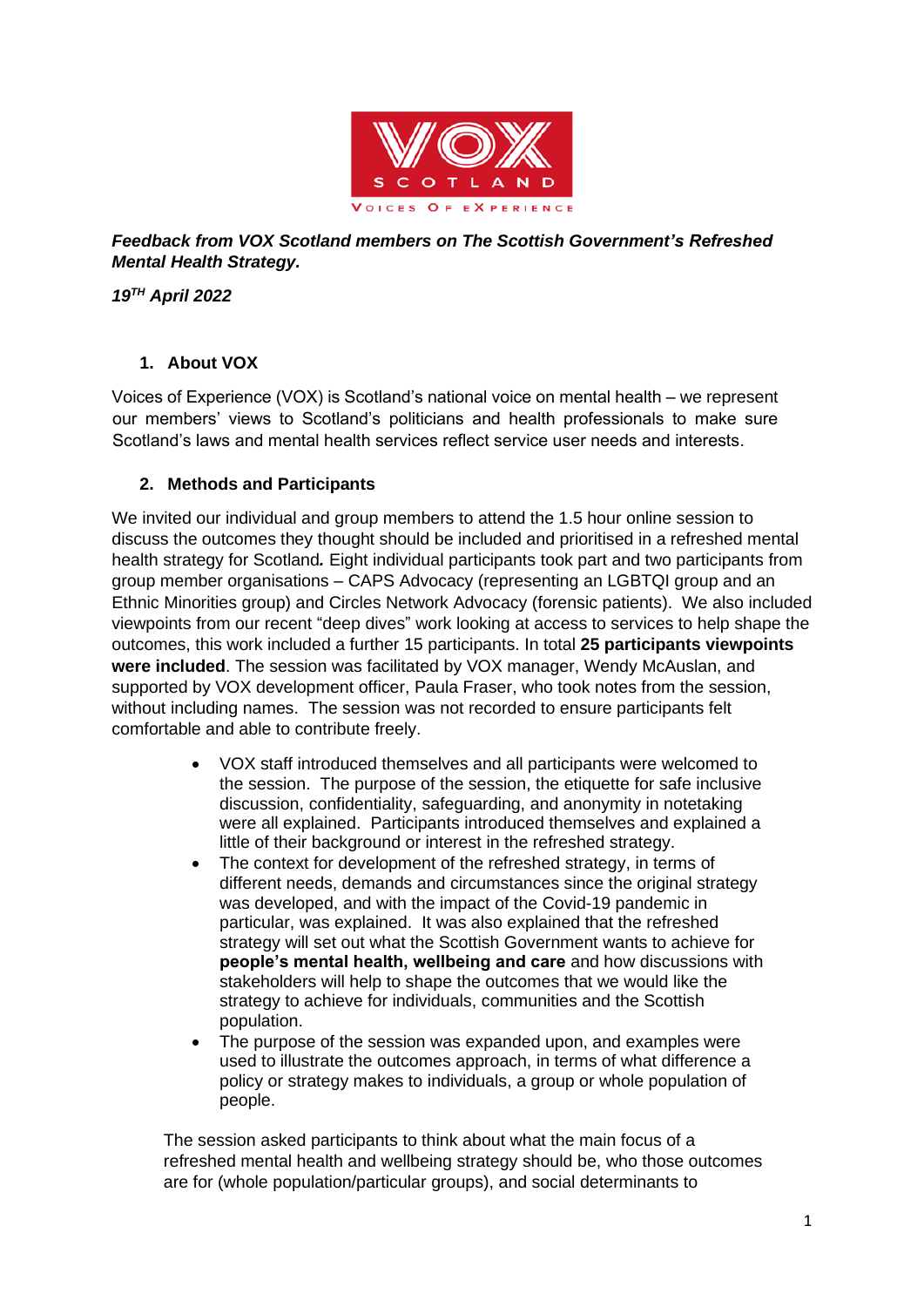consider. Open questions were used. Participants' thoughts and ideas were discussed within the group. Views were reflected back to participants regularly, and outcome themes that were taking shape were discussed and agreed on.

The general outcomes that emerged from the session and some explanation of participants' thinking to accompany them can be seen below. These are divided into those which apply more widely to the population of Scotland and those which apply more specifically to groups more at risk in terms of mental ill health. However, as may be expected, there is overlap between the two. This is followed by some more thoughts and quotes from participants aligned to outcome themes they influenced.

## **3. Outcomes Discussion**

We found that the participants discussion focussed on outcomes for at-risk groups (which would be expected given our membership is for those with lived experience of mental health problems) and outcomes for communities and the population as a whole. For this reason we have laid out the response under those two headings.

**VOX Members' Proposed Outcomes - For communities and the population as a whole:**

**a) A Scotland where mental health and wellbeing education is integrated, started early and is available to all throughout school, work and other areas of life, with consistent emphasis and opportunities.** 

[Meaning that people learn about their own and others' mental health, as well as about mental illnesses, through evidenced and appropriate programmes such as Mental Health First Aid courses.

-People have support to develop skills in resilience, self-management and have information on who to reach out to when help is needed. -People are less likely to feel stigmatised if they do experience mental health issues and are able to talk to others about it.

-People are less likely to stigmatise and discriminate against others due to mental health issues, as they have knowledge and awareness (feeds into the next outcome).

-Also allows information and support to be given to people who may have a cultural context that does not allow for free discussion of mental health.]

## **b) A fair, equal Scotland, free from discrimination and stigma.**

[-Fairness across the population in how people are treated by different public bodies, organisations, health services and so on.

-Equality across the population, so that people have equal opportunity and access – means focusing on social determinants and redressing and mitigating those across housing, employment, benefits, education. -And free from discrimination and stigma of any kind, means that people are treated equally with respect and dignity, regardless of background, situation, and of their mental health diagnosis or otherwise.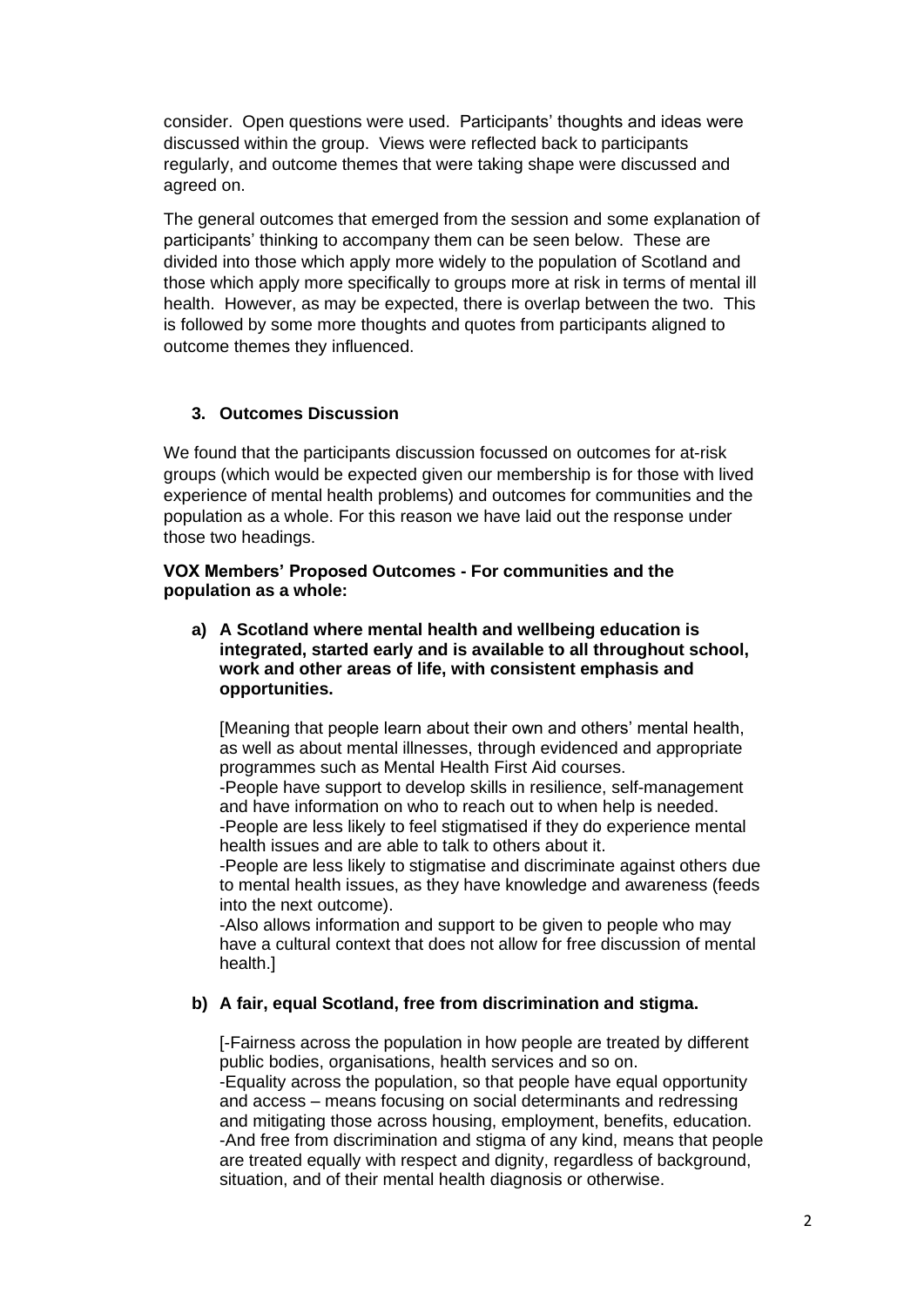-The creation of this fair, equal Scotland free from discrimination and stigma is obviously particularly important because of the difference it would make for those who experience the most disadvantages, health inequalities and discrimination currently. This includes many people at risk of developing mental health problems and those who currently experience mental health problems, with stigma and discrimination making mental health and wellbeing worse, impacting their access to appropriate services, support and care, affecting employment, housing, education and benefits.]

**c) A Scotland where accessible, local, inclusive community facilities are available to all, with a range of activities and opportunities for enjoyment, wellbeing, upskilling, learning, contributing, supporting, and importantly, connecting with others.**

[To enhance mental health and wellbeing; To help prevent some mental health issues from developing; To help support and maintain wellness or recovery for those who have or do experience mental ill health.]

**VOX Members' Proposed Outcomes - For at-risk groups/groups experiencing mental ill health in particular:** 

- **d) A Scotland where services, support and care for people experiencing mental ill health are actually Person-Centred and flexible in all geographical areas, so that individuals feel treated as unique human beings, their views, feelings, thoughts, rights and choices listened to, considered and respected in equal, open conversations between professionals and those being supported.**
- **e) A Scotland where there are wraparound services and support for people experiencing mental health issues in all areas (rural or urban): inclusive, supportive, flexible, consistent and accessible services, care and support, so that people are able to access what they need, when they need it, and are trusted and listened to about what and when that is.**

[The system should not be based purely on diagnoses and unfair eligibility criteria, which currently means many people only receive help when they are in crisis, are turned away from regular help because they *are 'not ill enough'*, *'seem to have recovered'* or '*can manage fine now'* or have to wait too long for help.

-An emphasis on helping people to **keep well** through consistent regular support which they find helpful (for example, monthly or bimonthly CPN appointments).

-Having the ability to increase that help when it is needed would hugely improve access to services, trust, and create the flexible services Scotland deserves.

- Members talked about needing acknowledgment of the fact that people engaged in eating disorder services will often need those services intensively and longer-term, and there needs to be the corresponding resources and staffing for this to meet this need.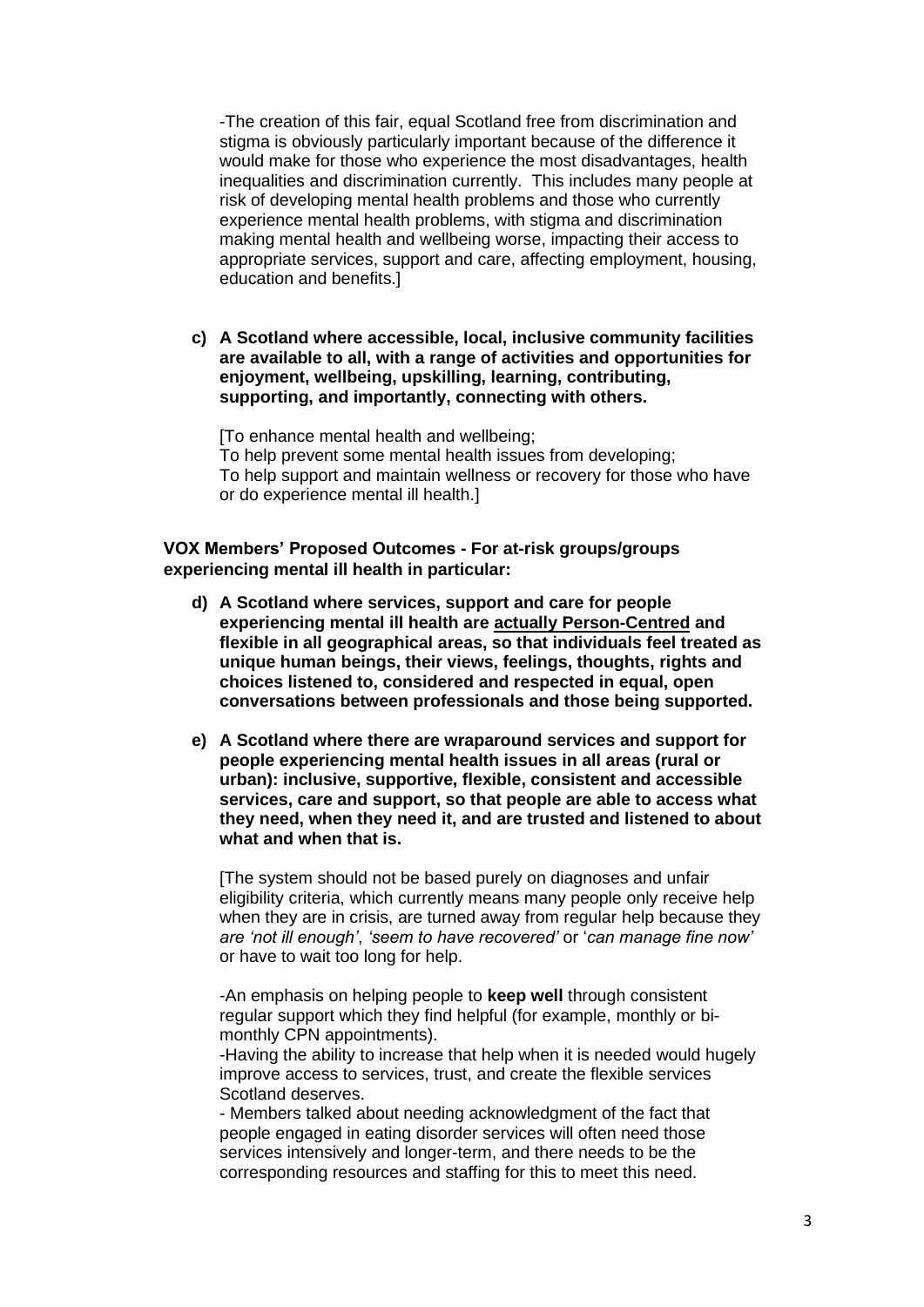-People seem to be falling in the cracks between acute services for crisis situations and support provided by third sector organisations.

#### 4. **Members' Quotes/Thoughts associated with outcomes**:

### **a) A Scotland where mental health and wellbeing education is integrated, started early and is available to all throughout school, work and other areas of life.**

*"There's such a lack of understanding and promotion of mental health and wellbeing and coping strategies and ways to get help – the education needs to start early – in primary school and then continue throughout school and beyond to make a difference."*

*"Talking to young people, and making that connection with schools so people understand and there's wellbeing for ALL is really important."*

*"It's really important, particularly for minority ethnic groups that primary and high schools really teach young people about mental health and wellbeing because often it may be a stigmatising or taboo topic at home.*

#### **b) A fair, equal Scotland, free from discrimination and stigma.**

*"Why is it the mental health is still seen as secondary? We wouldn't expect or need a charity to treat us if we had a physical health problem, but that's all people have got to turn to when they're unwell mentally."*

*"There needs to be joined up services, housing for example. It's so important to have help with housing, benefits and an easier way to access them. Particularly people who are experiencing mental ill health and those from the LGBTQI community who are doubly impacted, they may already be isolated and living apart from their families. It's expected that people who may be struggling just to carry out everyday tasks should manage phoning so many people, fill out all the forms correctly, just to get the benefits they're entitled to."*

*"There needs to be accessible housing for everyone. We have people (forensic patients) who have been waiting to be discharged from hospital because there's a social housing shortage. There are people having to move to England to get housing, and being away from their support networks is affecting their lives and wellbeing badly."*

*"When you've had a mental health condition you have to justify that you're ill all the time when you're trying to recover – it's psychologically competing. Always having to prove you qualify for benefits."*

*"There's discrimination against people with mental health problems in PIP, the benefits system and even the DVLA, where it's online forms for everyone else but if you have a disability or mental health issue you have to do a paper form and wait for months and get sent for tests. It's very stressful too dealing with all these things when you're already struggling."*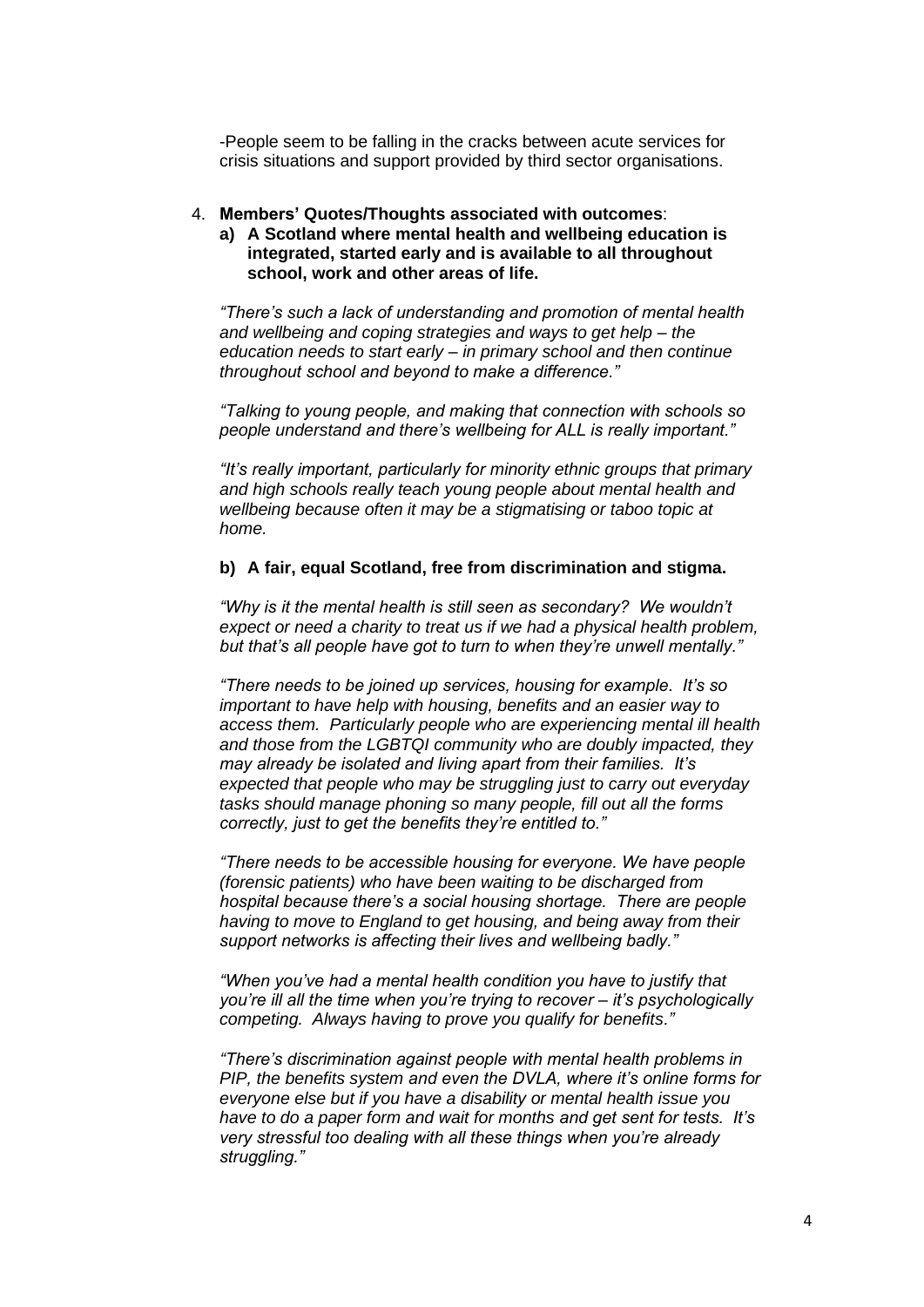*"I'm a human being, not a number, a person."*

*"There needs to be diversity of services and the people who work in the services, otherwise you don't have people within the services who understand certain communities. It would help develop trust if there was that cultural competency."*

#### **c) A Scotland where accessible, local, inclusive community facilities are available to all.**

*"The difference it has made in my area that they have now been able to open a community centre based in the town centre, on the main street, where there are so many different activities available for everyone to take part in. It's incredible. I have suffered from psychosis and what helps to keep me well is being connected to others, having interests and interacting more with the community (people with or without mental health problems). It helps me to recover my mental health and maybe even drift into wellbeing."*

*"The community health and wellbeing fund has been good. There needs to be more community based projects funded so there are more places for people to make connections and on the ground activities that can help people sustain themselves better, especially considering the long waiting lists for help."*

*"Peer support is really important for helping people recover or stay well."*

### *d)* **A Scotland where services, support and care for people experiencing mental ill health are actually Person-Centred and flexible in all geographical areas.**

*"When I started becoming ill again my parents could see me slipping away and told the doctor but it was three months later before I was seen, when I was much worse. They need to take people seriously."*

*"I want to be listened to, that all I want is a female CPN, and just one person at a time visiting me in my home, so I can feel like it's not an interview, but feel comfortable to open up about myself. It would save money too!"*

*"It's so important to be listened to. I had to have the same conversation every single day in hospital when I said 'I'd prefer not to take the medication.' to the nurse when she asked me to each day. It made such a difference when the charge nurse understood my perspective and changed the interaction so I wasn't continually asked."*

*"I'm a human being, not a number, a person."*

*"Feels like the NHS and services aren't held accountable for issues with the services they provide. If you can't get the help you need or want to complain about what happens to you, you complain to the very people who were part of the problem and they don't do anything about it."*